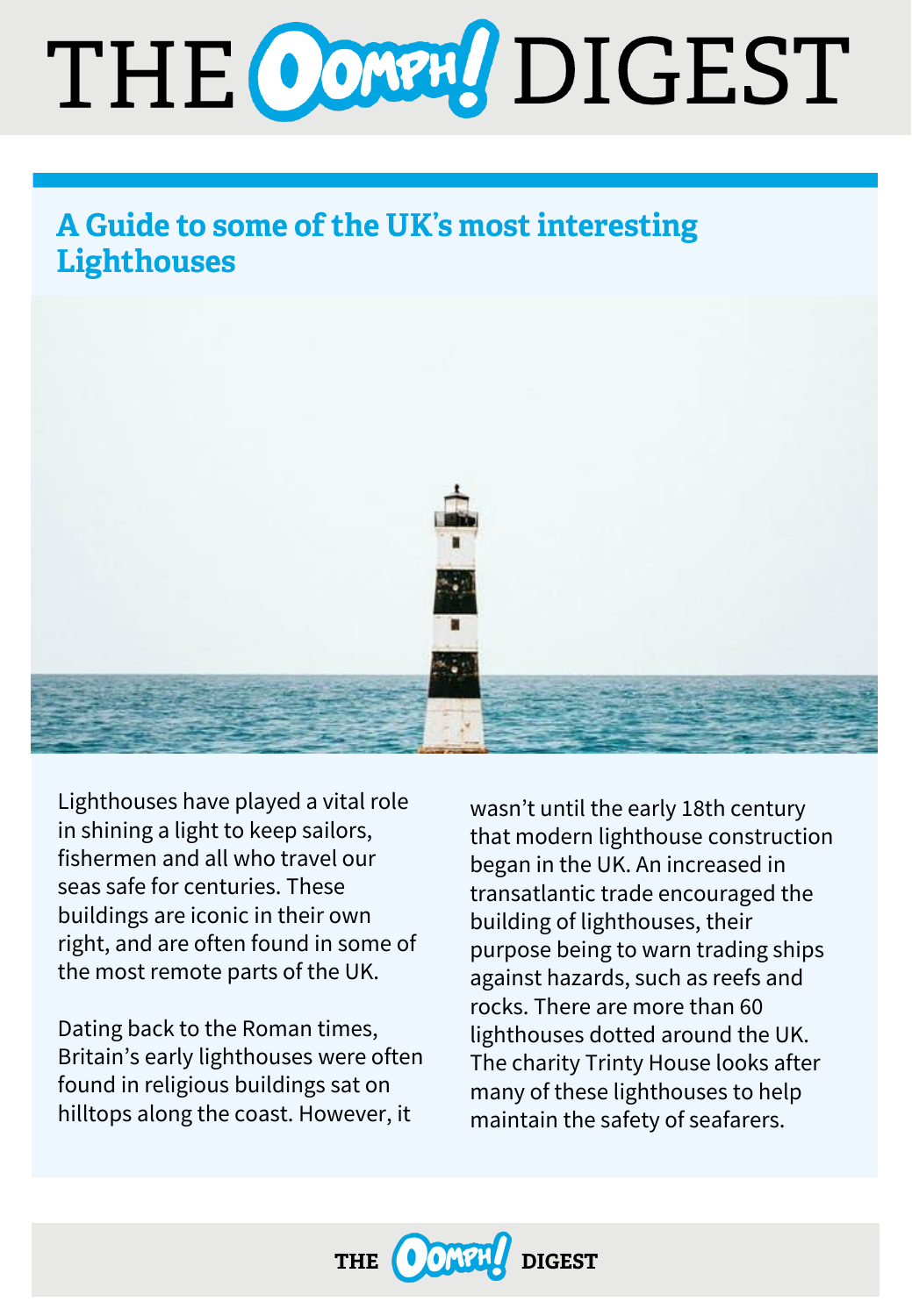#### **Lizard Point Lighthouse, Cornwall**



Lizard Point Lighthouse in Cornwall is the most southerly lighthouse on mainland Britain. It is a dual towered lighthouse off the Cornish coast and has stood there since 1619.

A local man, Sir John Killigrew, applied for the first patent for a lighthouse on

the site. It was granted, but with one condition… At the time, the Cornish coast was rife with piracy and smuggling, and so it was required that the light was extinguished when the enemy approached, for fear that it would guide the unwanted criminals home.

## Did you know...

The first lighthouse was Egypt's Pharos of Alexandria, built in the third century BC. The lighthouse of Alexandria was made from a fire on a platform to signal the port entrance. Meanwhile, the world's oldest existing lighthouse is considered to be Tower of Hercules, a UNESCO World Heritage Site that marks the entrance of Spain's La Coruña harbor.



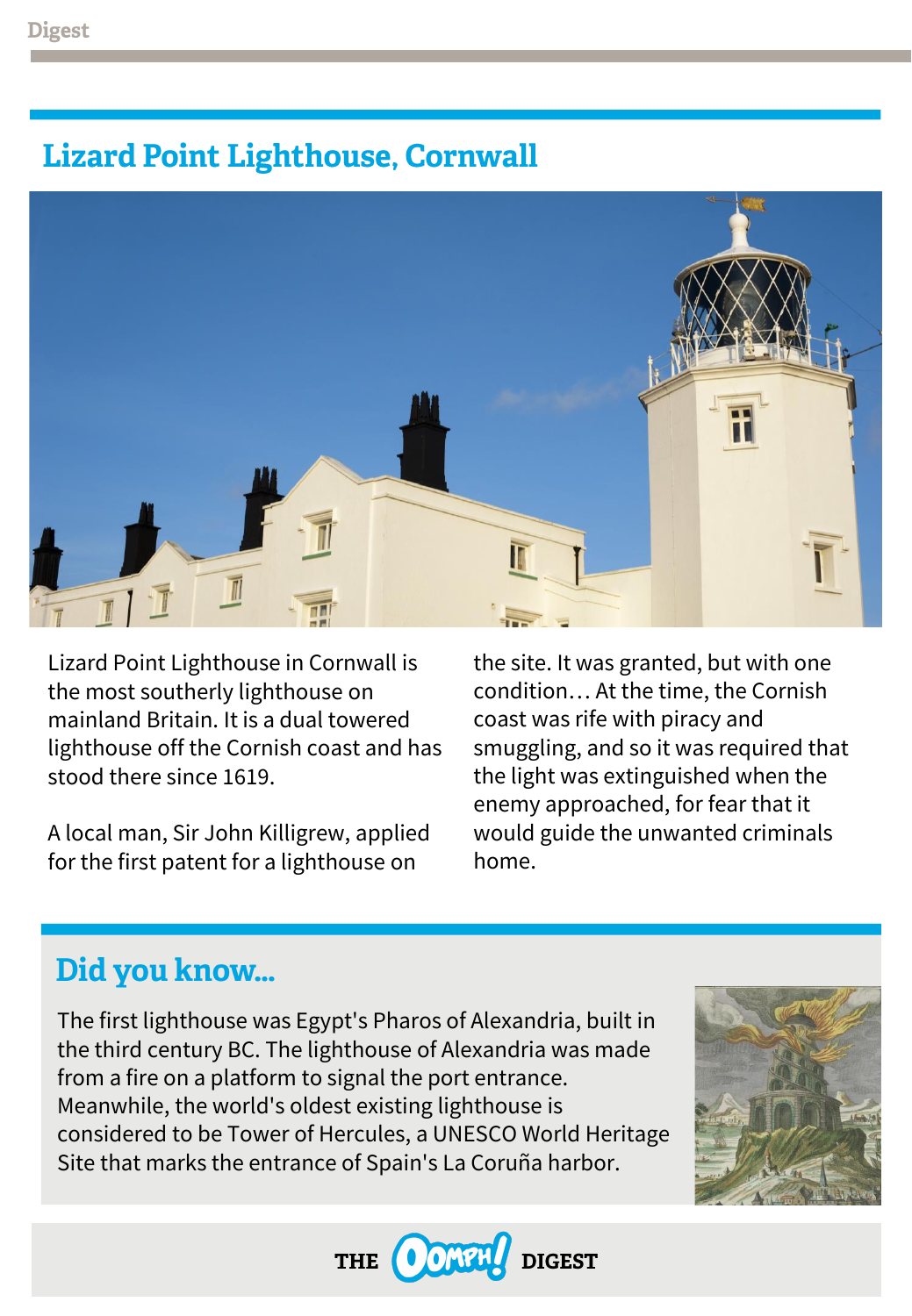## **Muckle Flugga, Isle of Unst, Scotland**



Muckle Flugga is the most northerly lighthouse in Britain. The lighthouse is nearer to Bergen in Norway than to Aberdeen! Muckle Flugga was established in 1854 and was designed and built by Thomas and David

Stevenson, the father and uncle of the author Robert Louis Stevenson. The writer visited the island as a young man and it is believed that it influenced him in his creation of Treasure Island.

## Ardnamurchan Lighthouse, Scottish Highlands

In 1845, 20 acres was bought for £20 for the construction of this lighthouse, which now stands as the most westerly on the British mainland. To the west of Fort William, in the West Highlands, it is 36 metres tall! The lighthouse is built of granite from the Island of Mull and is the only lighthouse in the world built in an Egyptian style. Another Stevenson family creation, it was erected by Alan Stevenson, brother of Thomas and David, also an uncle to Robert Louis. That's keeping it in the family!



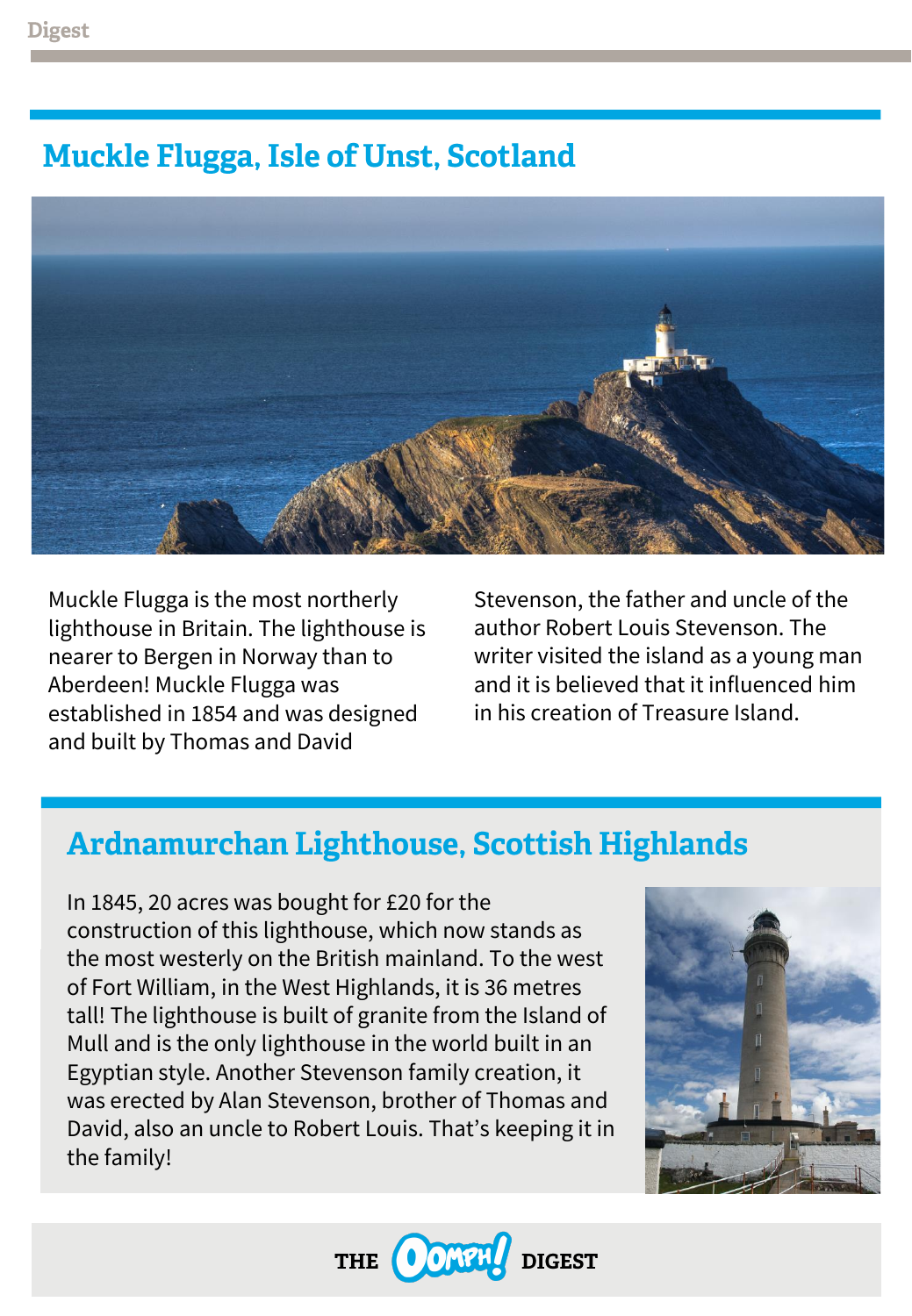#### **Souter Lighthouse, Tyne & Wear**



Now owned by the National Trust, Souter lighthouse is situated on the North East coast between the Tyne and the Wear river mouths. The lighthouse was completed in 1871, with the red

and white hoops of the lighthouse echoing those of Beachy Head. Souter Lighthouse was the first lighthouse in the world built for electric power and is also rumoured to be haunted!

#### **Chalk Tower, Flamborough Head, East Riding of Yorkshire**

The chalk tower lighthouse at Flamborough Head was built in 1669. However, recent examination and restoration of the structure suggests that the beacon was never actually lit. Even though this is the case, the lighthouse has stood for over 350 years, and is the oldest complete lighthouse structure in the United Kingdom. It is also one of the oldest in the world!



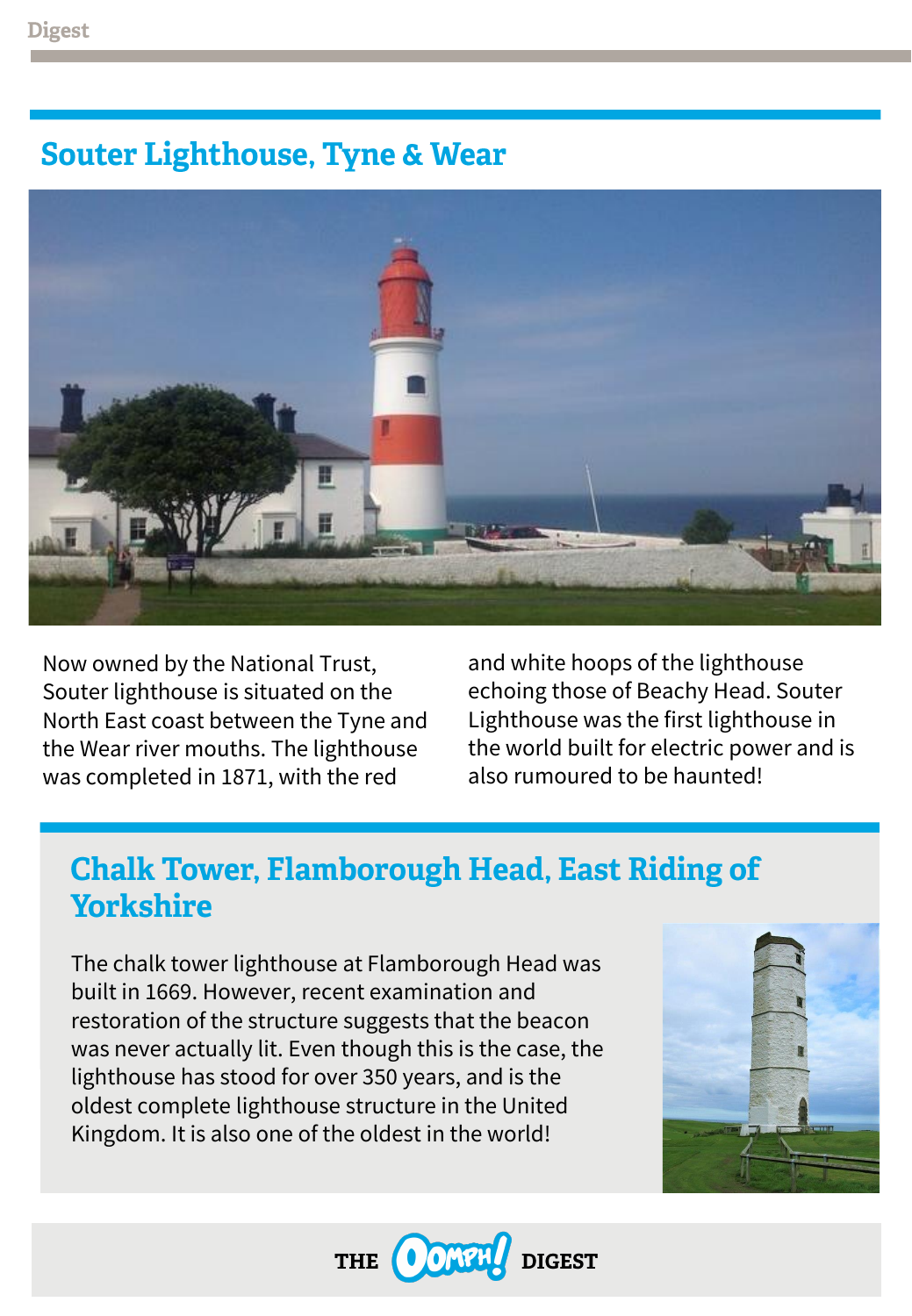#### **Beachy Head Lighthouse, Sussex**



Beachy Head lighthouse is famous, having appeared in James Bond films (The Living Daylights) and many TV shows, with it's red and white stripes set against the white cliffs. Beachy

Head Lighthouse represents a quintessentially British vision, although the name 'Beachy Head' is believed to be a corruption of the original French, meaning 'beautiful headland'.

#### **Eddystone Lighthouse, Plymouth**

The Eddystone lighthouse is a famous lighthouse located on the dangerous Eddystone Rocks. There has been a beacon on the site of the Eddystone lighthouse since 1698, but the lighthouse is now in it's fourth incarnation. Having been destroyed more than once, thanks to terrible weather conditions and a fire that could not be put out, the base of the third lighthouse is still visible beside it to this day. Did you know, Eddystone lighthouse was referenced in Moby Dick?



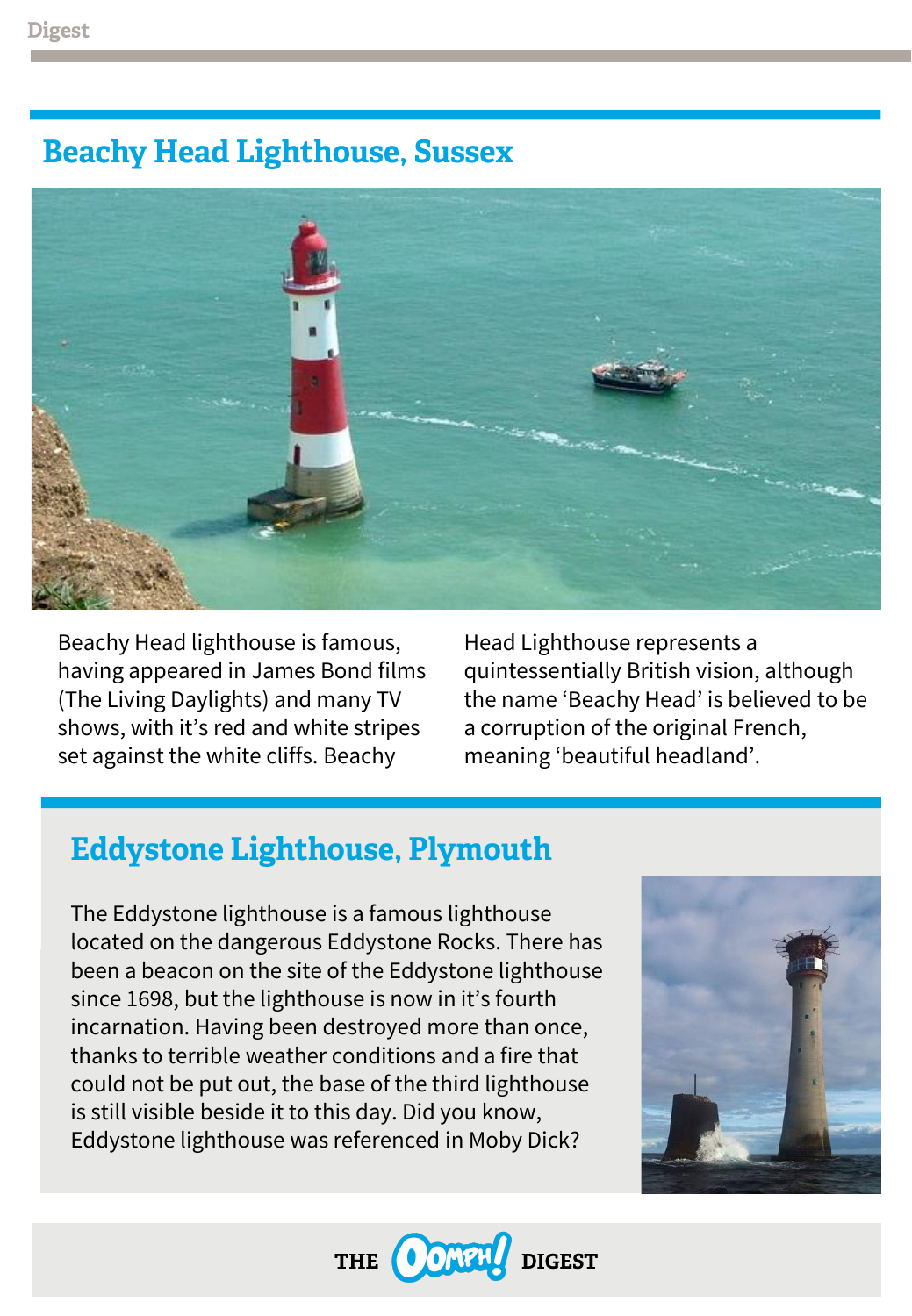# The Lighthouse, Llandudno



This is not your average lighthouse! The lighthouse turned hotel is more fortresslike, with quirky rooms and original features in abundance. Those lucky enough to stay in the Telegraph Room can enjoy spectacular 280° views and (accompanied) trips on to the lighthouse roof via step-ladders.

# **Lundy Island Lighthouse, Devon**



Lundy is the largest island in the Bristol Channel, where a lighthouse was built to warn mariners entering the channel about the 3½ mile-long mass of granite surrounded by reefs and jagged rocks.

## **Berry Head Lighthouse, Devon**

Rare plants surround this somewhat short little 5 metre lighthouse in the south of England. Pink thrift, autumn squill, wild rock rose, and honewort can be found. Despite being such a miniature building, it also happens to be one of the highest lighthouses in the country, set on top of a 60 metre high headland.